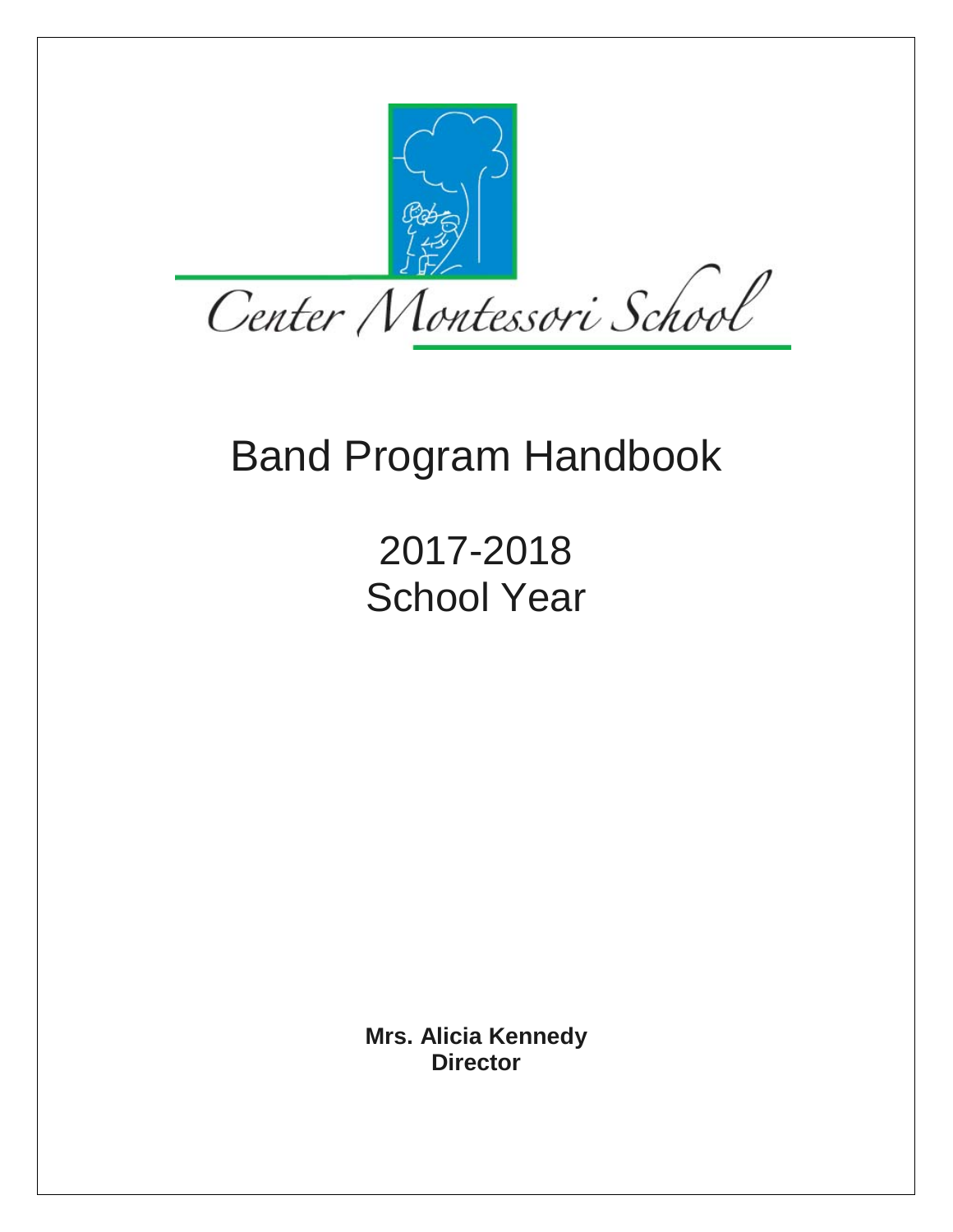#### **Purpose**

The purpose of the Center Montessori Band Program is to impart an appreciation of music to all of its members through successful study and performance. In addition, those students with the interest, talent, and dedication are given the opportunity to develop skills and knowledge of music that will prepare the student for progression into a high school band program.

### **Foreword**

This handbook is written as a guideline to explain to Band students and parents what is expected of them in Band. This handbook will also outline the procedures and practices of the program.

While Band has a definite curriculum and expected competencies, there are some aspects of the Band curriculum that require participation outside of the normal school day. Students and parents should understand that the success of the Band depends on each Band member being in place to perform his/her responsibility to the group and that participation is required of each member. Students should be prepared to spend time outside of class or rehearsal time practicing in order to become proficient at playing their instrument. Taking private lessons is strongly encouraged.

There are a number of benefits that students can realize by participation in a band program. The intense concentration and training required to perform in a band is the same kind of training that produces success in every field. Playing in a band develops coordination, organization, and mental discipline. Scholarship and musicianship go hand in hand.

Through the cooperation of every student, parent, and teacher, we can have many enjoyable musical experiences affording musical growth, accomplishment, appreciation, and recreation. Students will experience many hours of work and play as a member of the band, and hopefully each member will share in the spirit of doing a quality job!

### **Band Classes**

#### Fourth Grade Band

The fourth grade students will focus on learning percussion instruments and playing in a recorder ensemble. The students will learn bass drum, snare drum, bells, temple blocks, conga drums and a variety of hand held percussion instruments. A good understanding of beat and rhythm is essential to playing any instrument and percussion instruments are a fun way to develop these skills.

Fourth grade students will also play in a recorder ensemble, learning to play soprano, alto, tenor and bass recorders. This will give them the opportunity to learn to play different parts within a group which is excellent preparation for playing in the Fifth Grade Concert Band. The recorder is an ideal instrument to use to introduce woodwind techniques. Through percussion and recorder playing, students will learn basic music theory and playing skills that are necessary to play any instrument.

Students will need to purchase *Essential Elements for Band Percussion Book 1*. A metal folding music stand for use with home practice is also recommended.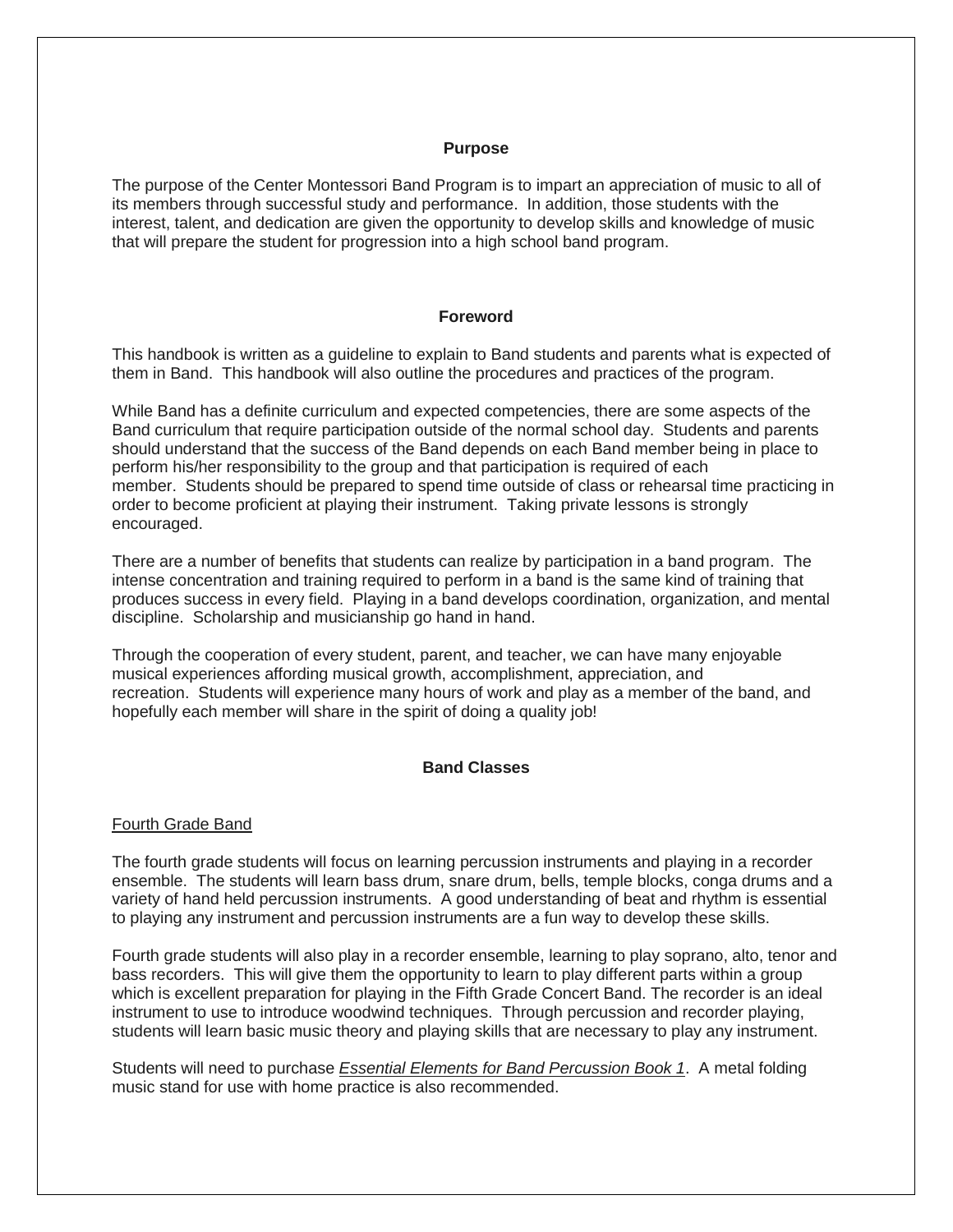#### Fifth Grade Band

For the first few weeks of Band Class, the fifth grade students will spend time reviewing the fundamentals of music reading, rhythm reading and comprehension, musical notation as well as going through the process of instrument/mouthpiece testing. In the instrument testing process, I will work with each student to try to match him or her up with the instrument that is best suited for the student, while also making sure I start the right number of students on each instrument so as to keep a balanced instrumentation and not be overloaded with any specific instrument. There are many factors that are taken into account when determining instrument selection, including their level of success when trying out a particular instrument. There are also physical characteristics such as hand and finger size, lip and teeth structure, and the physical size of the student. I do try to give students and parents a voice in this process, however, the final decision on instrument selection is ultimately that of the Band Director.

Once the instrument testing process is complete, students will be asked to rent their selected instruments along with purchasing the appropriate *Essential Elements for Band Book 1* for their instrument. A metal folding music stand for use with home practice is also recommended.

### Middle School Concert Band

There will be one Band Class for 6th, 7th and 8th grade students. Any new students in these grades will go through the instrument selection process outlined in the 5th Grade Band section of the handbook. All students are required to rent or buy their own instrument and purchase the appropriate *Essential Elements for Band Book 1*. Upon completion of Book 1, students will be required to purchase *Essential Elements for Band Book 2* to use the remainder of the year. All other music is supplied by the school. A metal folding music stand for use with home practice is also recommended.

### **Private Lessons**

Students who wish to advance at a faster rate than that which a group class provides are encouraged to take private lessons. A list of studios and private instructors will be available in the music room. Students that have switched instruments are required to take private lessons.

## **Instrument Care**

Musical instruments need to be in good working condition for the student to be able to create beautiful sounds. Taking care of the instrument is the responsibility of each student. The instruments need to be handled with care, cleaned regularly and have all the necessary accessories (i.e. valve oil, reeds, cork grease, swab, etc). If your student forgets some of these items there is a class set of cleaning supplies that can be used in case of an emergency. There are detailed instructions and video demonstrations on the band page on the CMS website at [http://www.centermontessori.org/band.html.](http://www.centermontessori.org/band.html)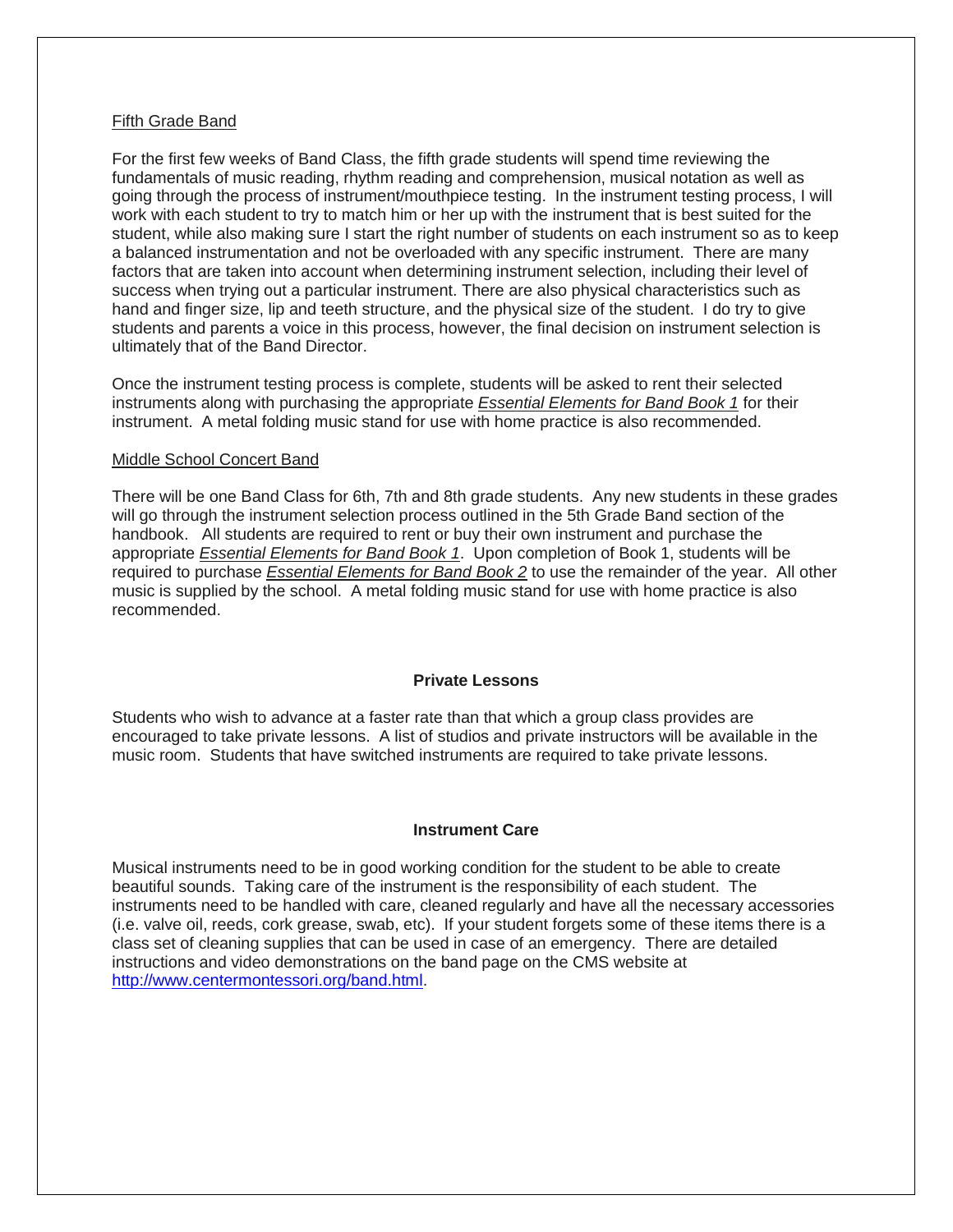### **Supplies**

All students should have the following supplies at all times:

- Instrument with appropriate maintenance and cleaning products
- Extra Reeds (for clarinet and saxophone players)
- A Pair of Drumsticks (for middle school percussionist)
- Essential Elements Book for your instrument
- Music Folder (provided by music store)
- Pencil(s)

Students are expected to have all theses items with them for each Band Class. There are times when the last reed breaks, or the essential elements book is on the practice stand at home. In such a case there is a class set of essential elements books for students to use during class and there will also be reeds available for purchase. No money will be taken in class and the student's school account will be charged for any reeds they buy. This is not to take the place of students purchasing their own reeds.

## **Performances**

There are two required Band Concerts. All Band students are expected to perform at the Holiday Program in December and at the Spring Band Concert in May. This is considered to be a part of the Band Class. The dates will be posted on the school website and emailed to all parents. There will be volunteer opportunities for students to perform throughout the year and parents will be notified of the upcoming event and if their student is interested in participating.

# **Concert Performance Dress Code**

"Concert Black" attire is asked for all formal concerts. This is a standard dress from musicians around the world and usually consists of business casual black clothing.

Girls should wear full-length pants with nice black shoes and tops. No tank tops or high heels, please!

Boys should wear nice black slacks, black dress shoes, and a nice black shirt. Polos are acceptable but please avoid t-shirts and other casual attire.